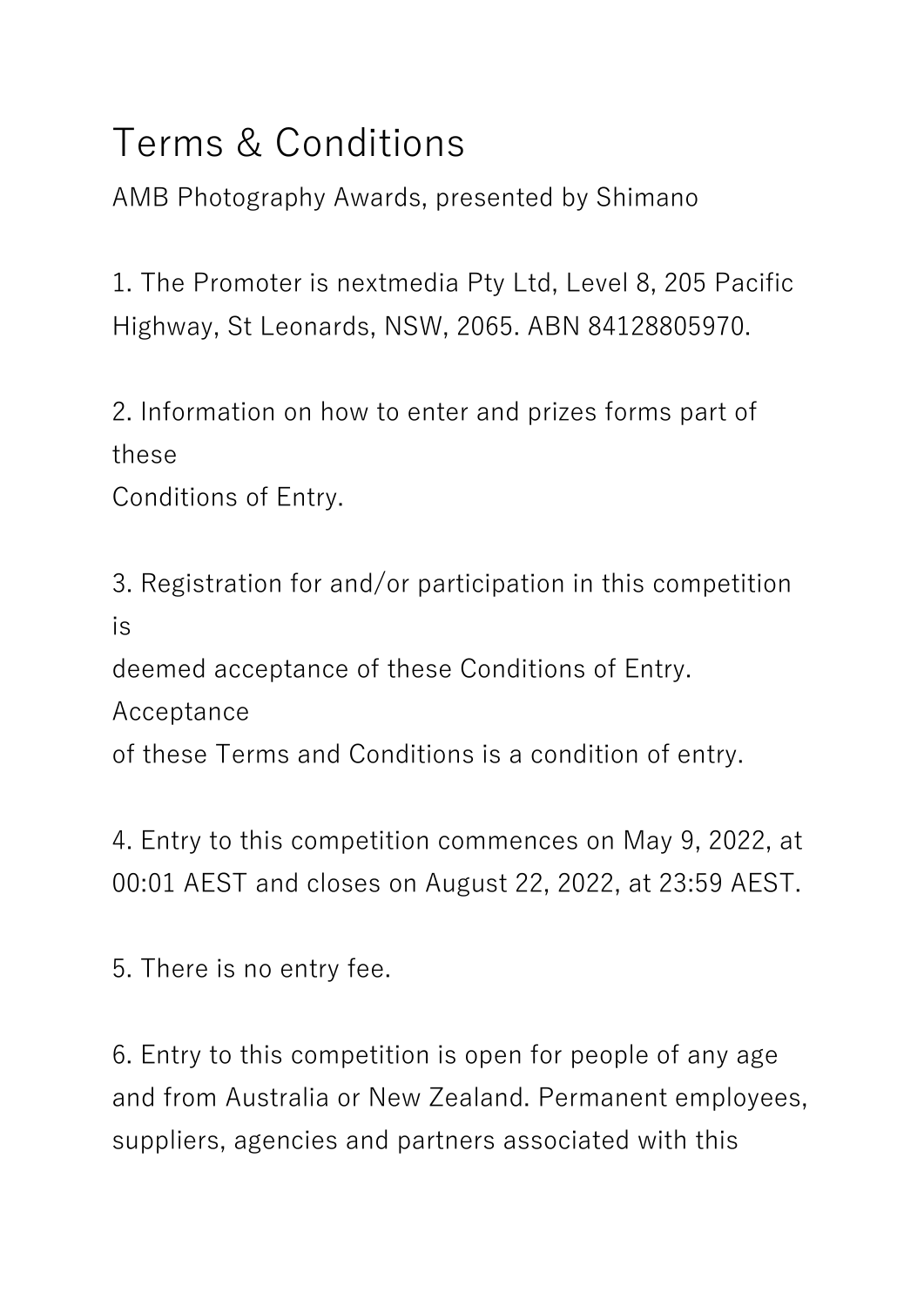promotion (and their immediate family) are ineligible to enter.

7. Only the photographer can submit his or her images. Images cannot be submitted on the behalf of a photographer or a third party.

8. All entries must be submitted through the official contest site: http://photoawards.ambmag.com.au

9. There are four different categories. Entrants are permitted

to enter more than one category and more than one image per category. The categories are:

A. Action

B. Black and white

C. Women who ride

D. Out there

10. Photographer of the Year is the major prize and its own separate category. To enter entrants must submit one image for each category (Action, Black and white, Women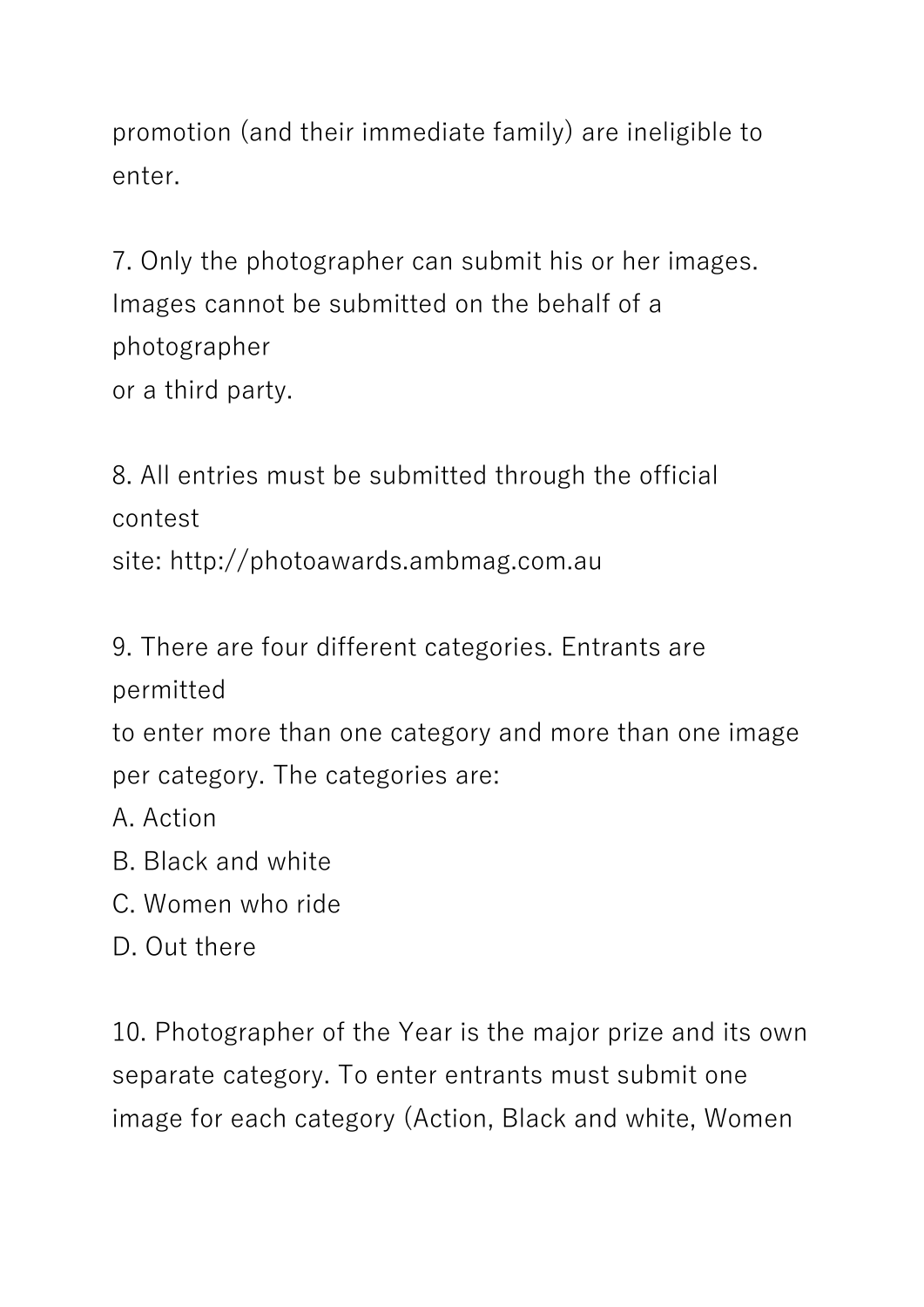who ride, Out there) and select the tick box to enter these as a portfolio for Photographer of the Year.

11. All entries for the Photographer of the Year must include name, email, image location and extended photo caption

for each image.

12. Any photo entered in any category can also be entered for the Young Photographer of the Year, if the photographer will still be under 20 years old by 22<sup>nd</sup> August 2022.

13. You can enter for the Young Photographer of the Year as many times as you like – as long as you meet the age requirement and the photos suit one of the categories.

14. The Promoter reserves the right to refuse any entry that is

inadequately prepared and/or does not meet the following criteria:

A. Image too low resolution

B. Image is offensive or unsuitable

C. Uploaded images should be jpeg format, and each must not exceed 2MB file size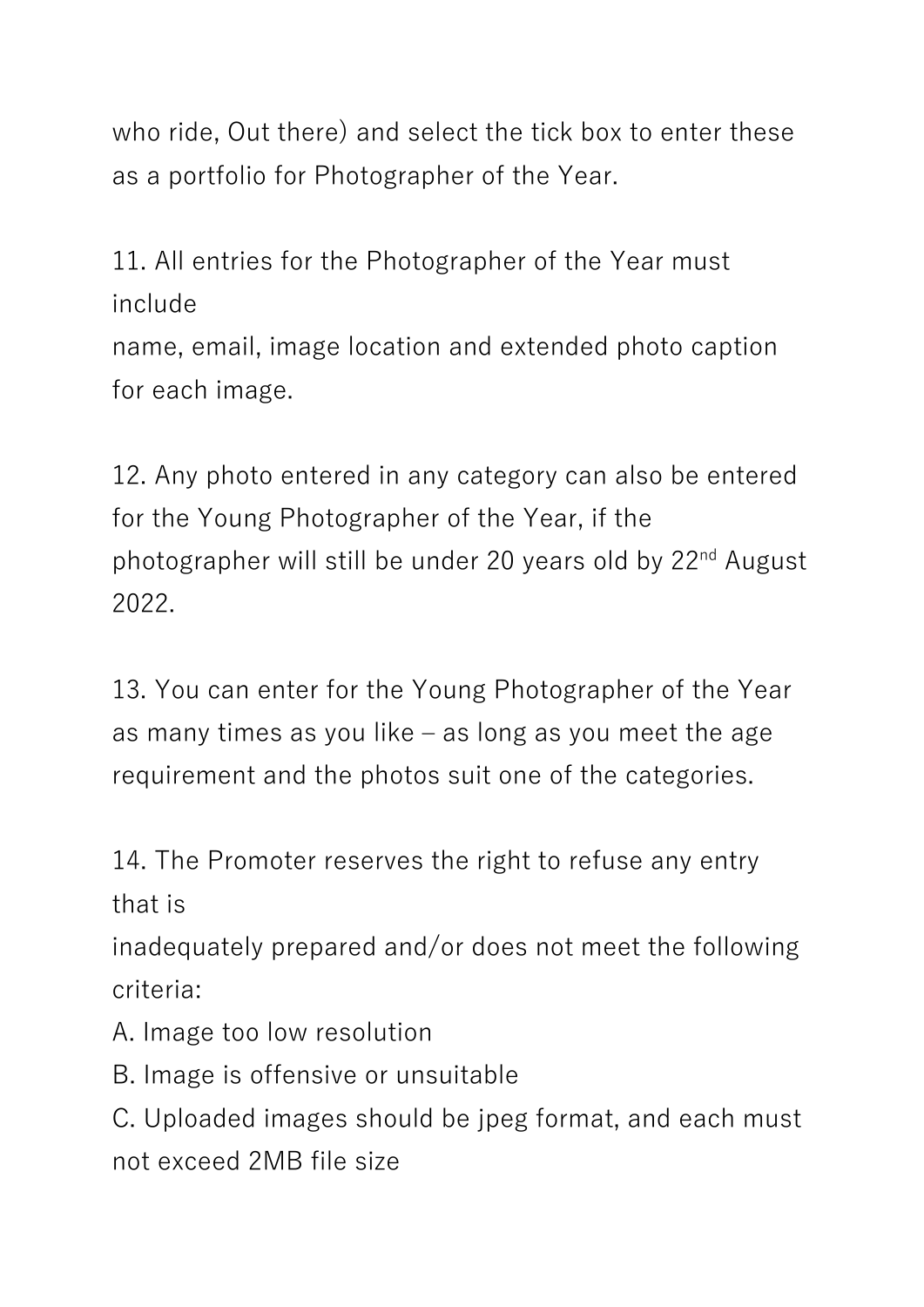D. Image does not fit the category criteria or definition.

15. All images submitted for consideration in the AMB Photography Awards 2022 remain the property of the photographer.

16. Entrants grant the Promoter and associated competition supporters the right to use all submitted photos without compensation in the context of the Photography Awards, AMB Magazine, http://photoawards.ambmag.com.au, facebook.com/ambmag, instagram.com/ambmag, ambmag.com.au, twitter.com/ambmag, advertising and marketing material relating to the AMB Photography Awards, events, exhibitions, sponsors websites, sponsors, social internet platforms and networks.

17. The entrant's first name and surname may be published

beside the photo used. The full address will not be published.

These photos and information may be shared with the major

competition sponsors.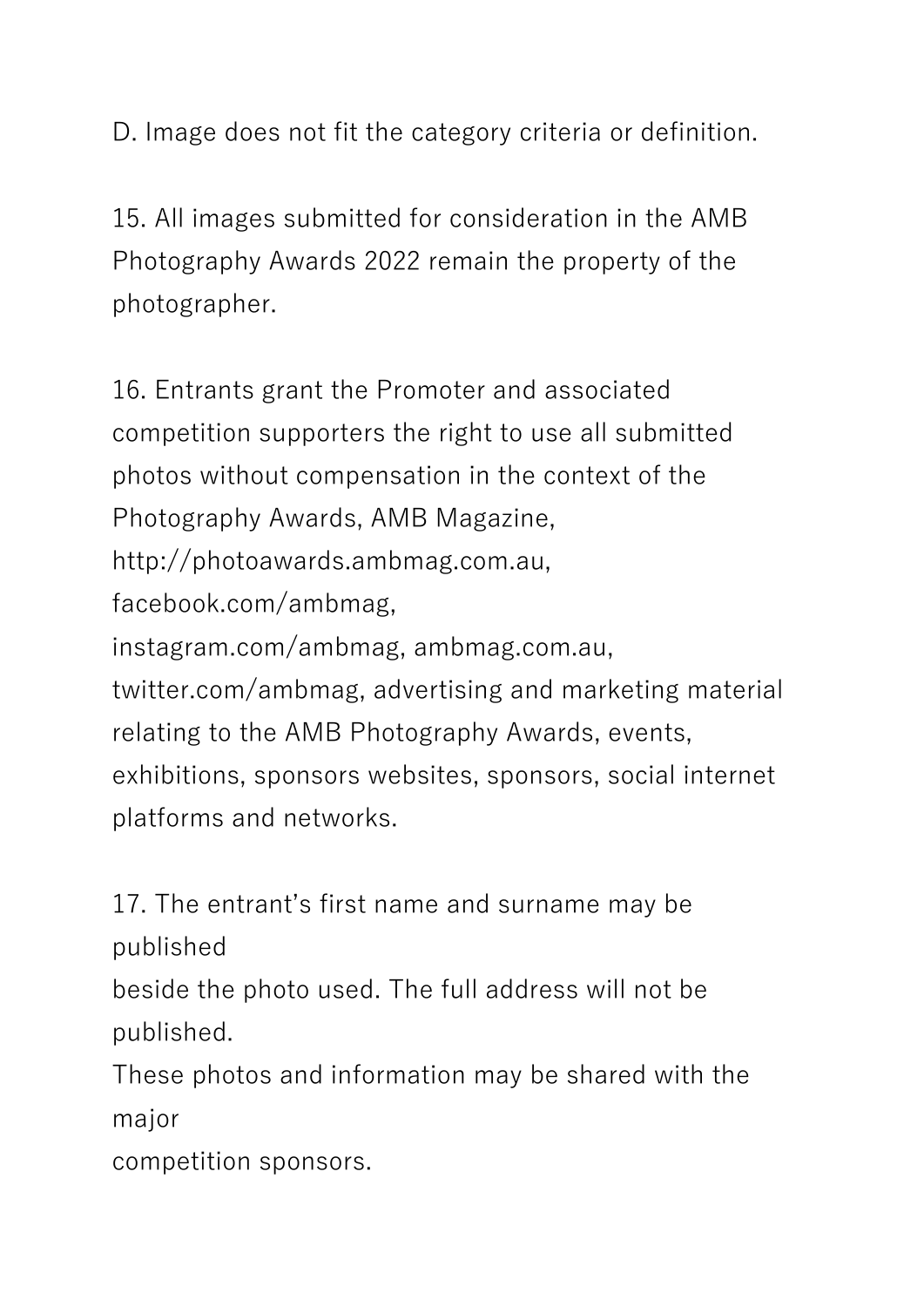18. The Promoter reserves the right, at any time, to verify the

validity of entries and entrants. Without limitation, entrants agree to provide identification to the Promoter upon request. Proof of age may also be requested to verify eligible entries into the Young Photographe category. The Promoter's decision in relation to all aspects of the competition is final and no correspondence will be entered into.

19. All email addresses collected from entries will be added to

the AMB magazine e-newsletter and sponsors database. You

may unsubscribe from this free service at any time. Please refer to nextmedia.com.au for the full Privacy Notice.

20. Winners of the individual categories (Action, Black and white, Women who ride, Out there) will be decided in two phases:

A. Judges will select the top twelve images and post in category galleries on the Micro Site for public voting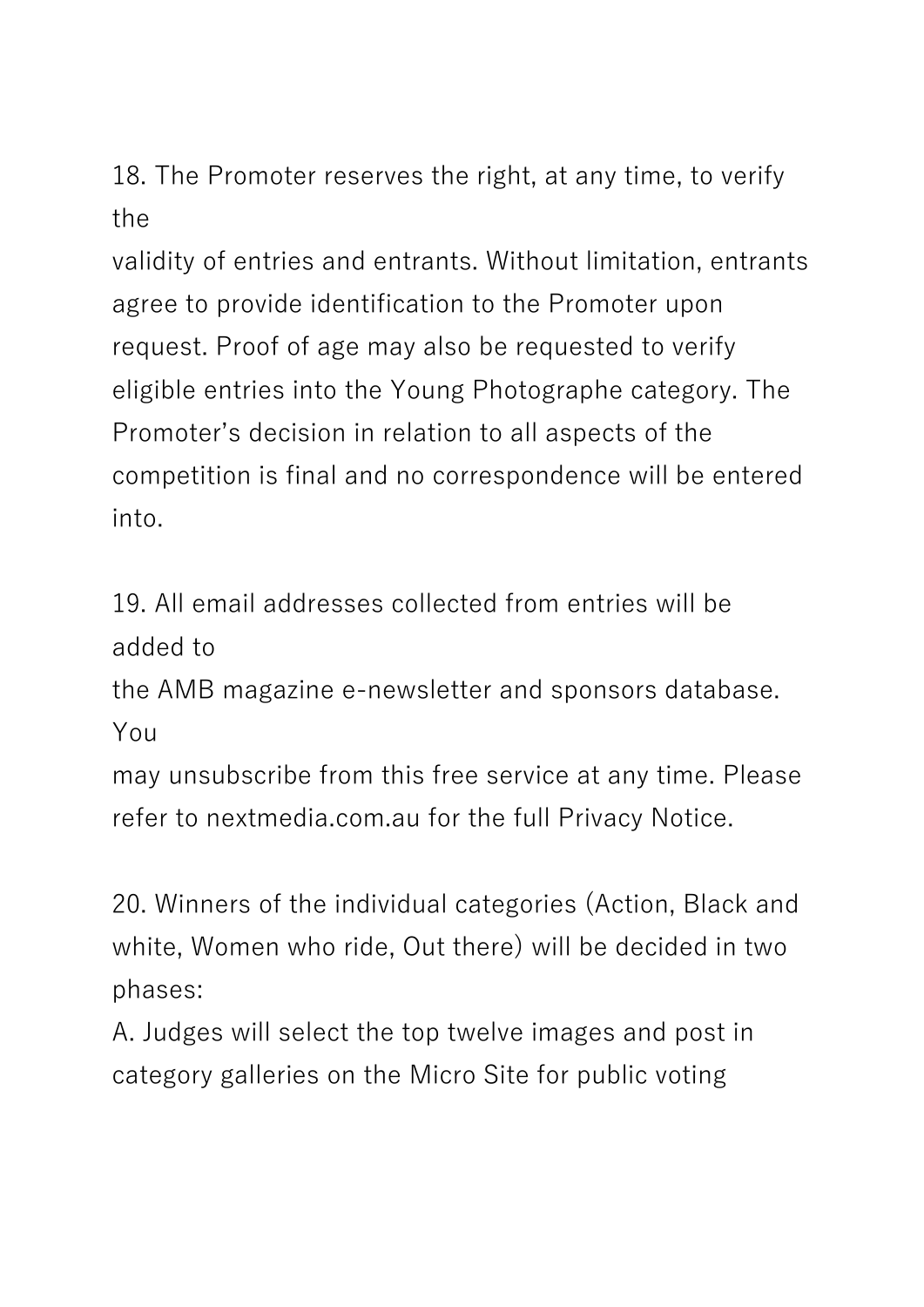B. The public will then vote between August 30, 2022 and September 12, 2022 and the winning images for each category will be the one that receives the most votes.

21. Judging for the AMB Photographer of the Year will take place between August 22 and September 30, 2022. This is a game of skill and chance plays no part in determining the winner.

22. The AMB Photographer of the Year will be selected by the Judges of this competition. The Judges are: Mike Blewitt, Georgina von Marburg and Tim Bardley-Smith.

23. The winner of the Young Photographer category will be decided in two phases:

A. Judges will select the top twelve images and post in a category gallery on the Micro Site for public voting B. The public will then vote between August 30, 2022 and September 12, 2022 and the winning image will be the one that receives the most votes.

24. Category winners will be notified by September 14, 2022 by email and high resolution images will be requested.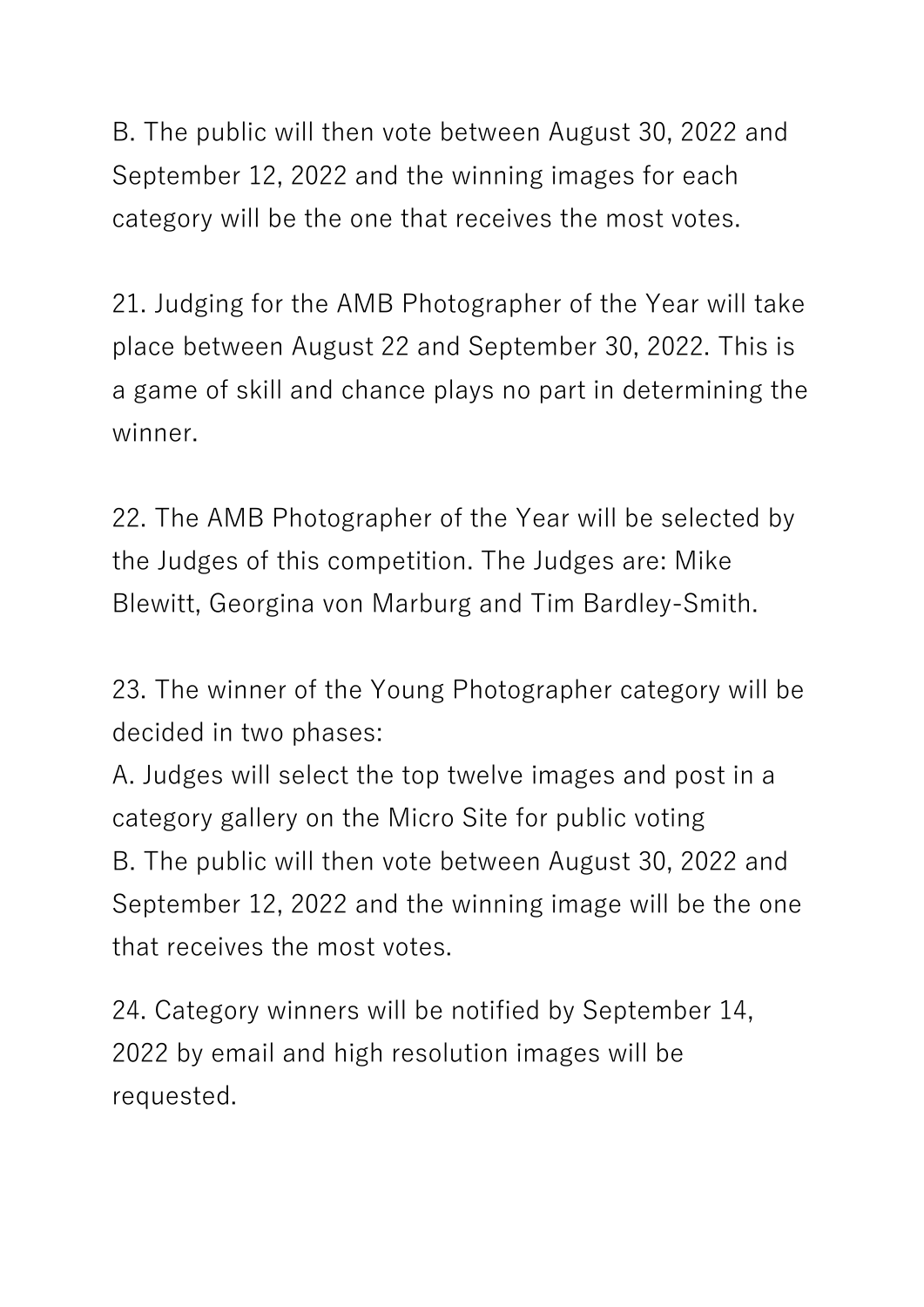25. The names of the first, second and third place winners for each of the four categories as well the overall Photographer of the Year and Young Photographer will be published on ambmag.com.au website from October 17, 2022 and in the issue of AMB magazine going on-sale on the same date. Please do not contact AMB Magazine.

26. Winners will need to provide a profile image for the inmagazine winner's announcement editorial. Category winners will also need to be available for interview.

27. The promoter retains the right to use all photos submitted

to the competition, and may permit partners and sponsors to

share them on their print or digital platforms, for the period of

the competition, and to promote a similar competition in the

future.

28. The Promoter may disclose the winners' personal information to the prize providers for the purpose of delivering

the prizes and promoting the competition.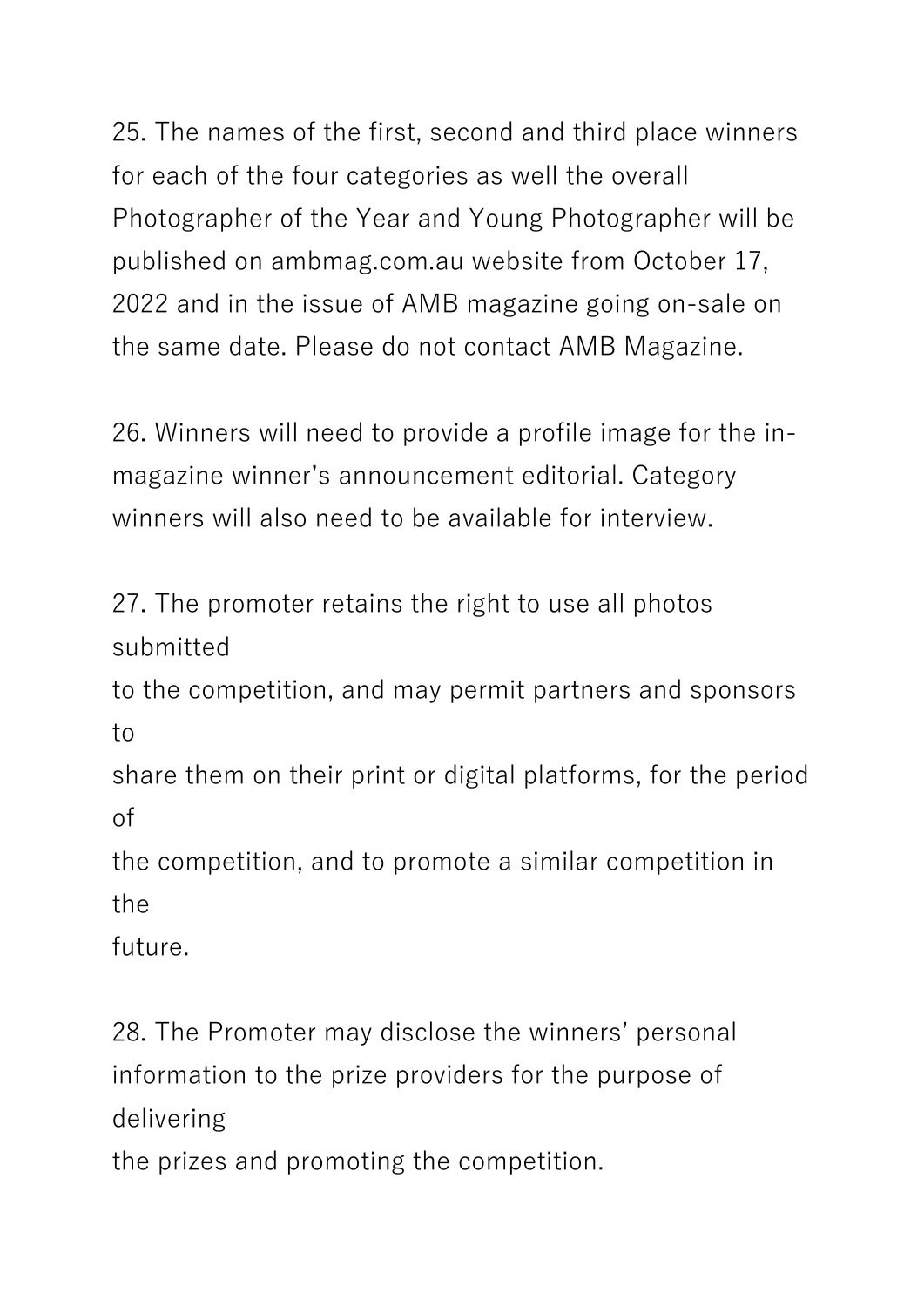- 29. The Raw Reels submissions must be sent via the online form on the Photo Awards microsite. Files must use raw sounds with no additional music. Length must be 59 seconds or less, in 9x16 format.
- 30. Raw Reels can have the following supplied: a cover image, caption, location.
- 31. Raw Reels will be judged by the voting panel, with one winner selected

## **Prizes**

32. The main prize for the Photographer of the Year is \$3000

cash and a Shimano M8100 Group set (or equivalent) valued at \$1549.

33. The main prize for the Young Photographer is an opportunity to submit work to AMB magazine as a paid photographer, and a Shimano SLX M7100 group set valued at \$1249.

34. For the individual categories (x4) the following prizes will be allocated:

• First Place - \$750 plus sponsor product prize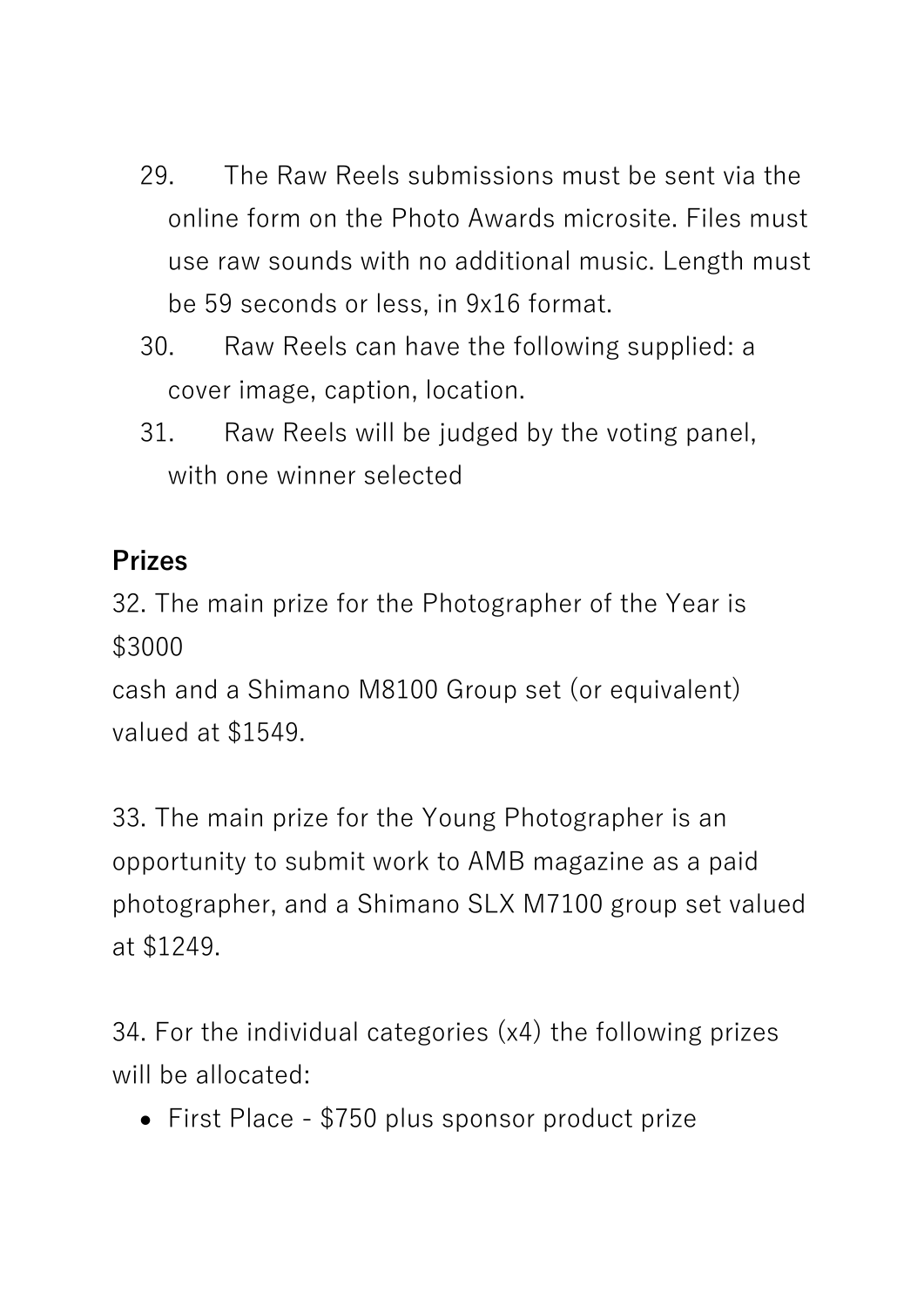- Second Place \$250
- Third Place \$150

35. The Raw Reels winner will receive a Lazer helmet and Shimano eyewear pack valued at \$500.

36. Product components of these prizes are not transferable or exchangeable and cannot be taken as cash. The prize will only be deliverable to a residential or business address within Australia (PO Box addresses are excluded). Please allow up to four weeks for delivery of your prize. Further postage costs need to be covered by the winner.

37. If the winner is under the age of 18 their guardian will need to accept the prize on their behalf.

## **38. Category Voting competition**

By voting for the best image across any category the public have the chance to win their choice of Shimano prize TBC (RRP \$149). The prize is not transferable or exchangeable and cannot be taken as cash. To be eligible entrants must provide a valid email address. Only entries completed with these terms and conditions will be eligible. Competition